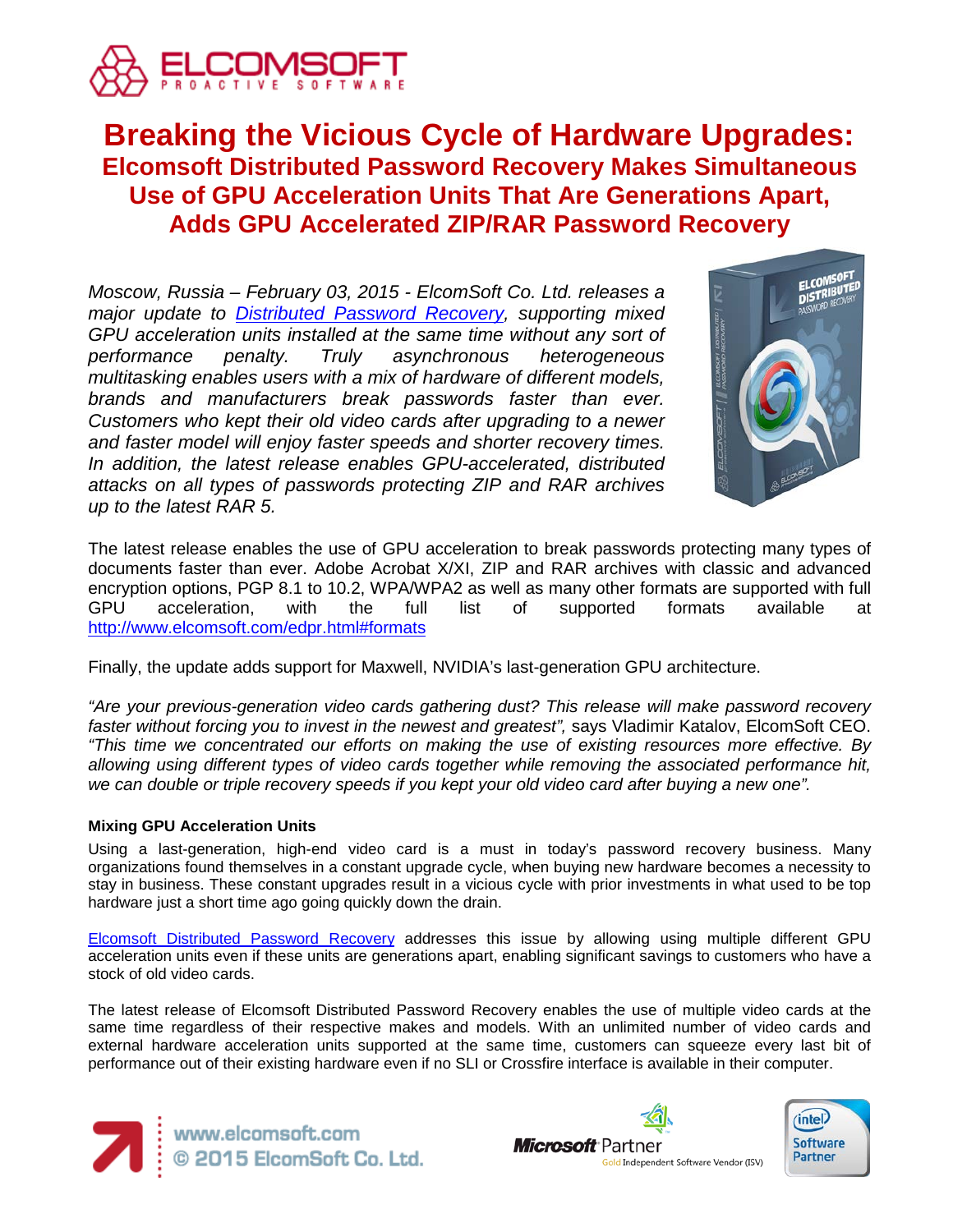

The use of mixed-type GPU units is made possible with a new asynchronous GPU acceleration engine available in the latest version of Elcomsoft Distributed Password Recovery. The new GPU acceleration engine employs an asynchronous scheduler that no longer needs to wait for the slowest GPU unit to finish its job before assigning a new task. As a result, customers can use video cards that are several generations apart to squeeze all available performance down to the last bit.

## **Recovering ZIP and RAR Passwords**

The lack of GPU-accelerated distributed recovery option for popular archive formats including ZIP and RAR is now a thing of the past. The latest release of Elcomsoft Distributed Password Recovery supports all classic and advanced encryption options available in ZIP and RAR archive formats, enabling fully distributed, GPUaccelerated attacks on these types of passwords. At this time, GPU acceleration for ZIP and RAR archives is only available on NVIDIA based boars.

The latest release includes support for the new RAR 5, enabling GPU-accelerated recovery for this highly secure format. Notably, non-accelerated attacks on encrypted RAR archives resulted in speeds of several hundred passwords per second. The addition of GPU-accelerated attacks greatly increases the chance of successful recovery.

## **New File Formats**

The updated release adds support for the following file and data formats:

- IKE (Internet Key Exchange) dump
- Abobe Acrobat X/XI
- PGP versions 10.1 and 10.2 (including PGP Disk and PGP Zip)
- Salted MD5 hashes

In addition, the following formats receive GPU acceleration support (previously supported in CPU-only mode):

- PFX/P12 certificates (NVIDIA and AMD)
- Adobe Acrobat 9 (NVIDIA only)

Finally, GPU acceleration support was updated for many previously supported file formats, enabling NVIDIA Maxwell and AMD R9 2XX and 360X support.

## **New Performance Benchmark**

By supporting the latest, highly optimized NVIDIA CUDA framework coupled with NVIDIA's last-generation Maxwell architecture, the new release of [Elcomsoft Distributed Password Recovery](https://www.elcomsoft.com/edpr.html) sets a new benchmark in performance. By using a single NVidia GTX980 video card, ElcomSoft were able to achieve the following numbers:

Microsoft Office 2007 - 42100 passwords per second Microsoft Office 2010 - 22800 passwords per second Microsoft Office 2013 - 2500 passwords per second WPA/WPA2 - 165000 passwords per second OpenOffice – 530,000 passwords per second IBM Notes – 275,000 passwords per second ZIP (AES) - 400,000 passwords per second RAR 3-4 – 15,500 passwords per second RAR 5 – 5,400 passwords per second

It goes without saying that the latest AMD video cards are also supported, although the list of file formats available for GPU acceleration with AMD boards is somewhat shorter. Elcomsoft Distributed Password Recovery supports the latest generation of AMD video cards based on R9 360/290 chipsets.